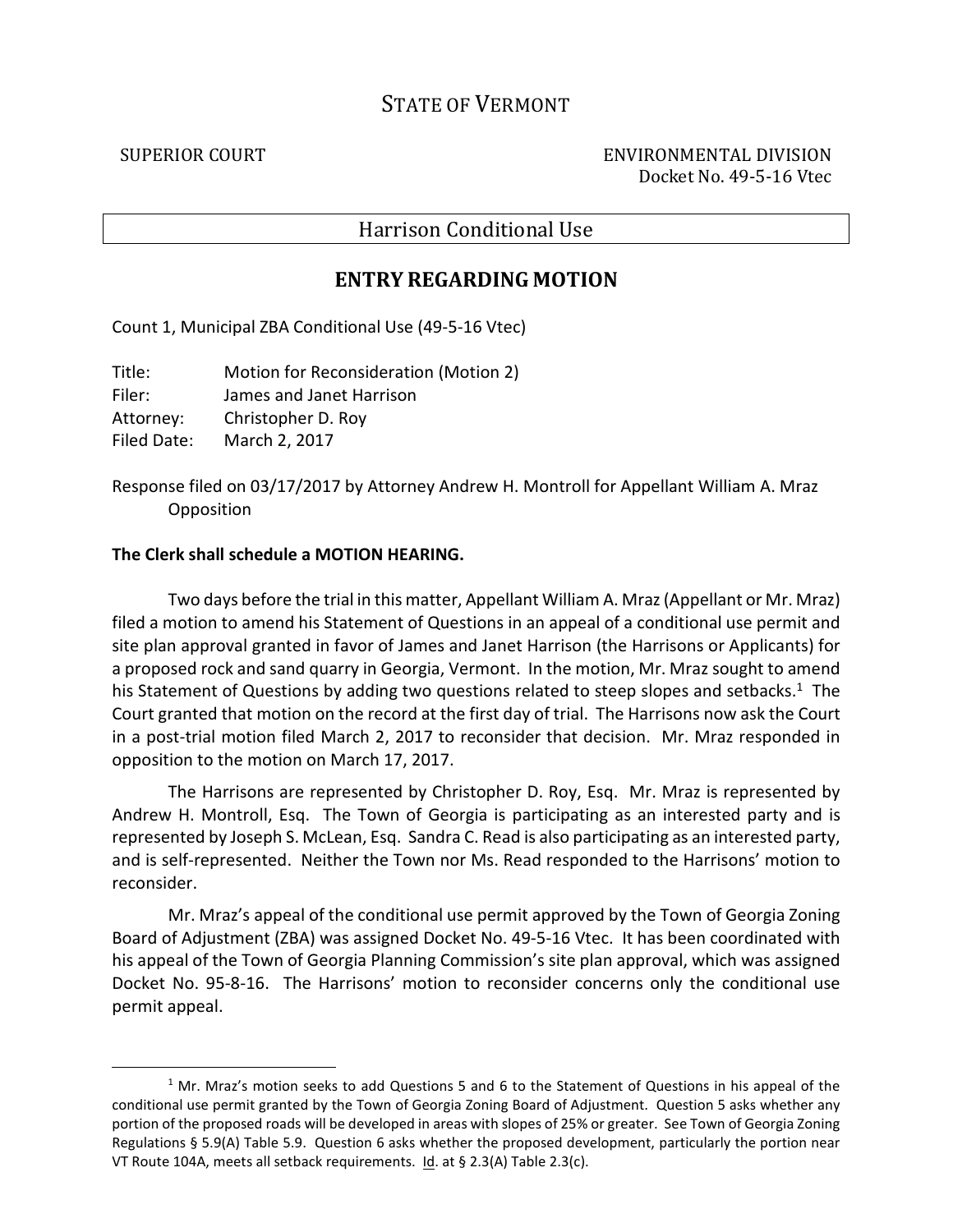This Court has both explicit and inherent power to address motions to reconsider interlocutory orders or decisions that do not conclude a case. V.R.C.P. 54(b) (An order that "adjudicates fewer than all the claims or rights and liabilities of fewer than all the parties . . . is subject to revision at any time before the entry of judgment adjudicating all the claims and the rights and liabilities of all the parties."); In re Bennington Wal-Mart Demolition/Constr. Permit, No. 158-10-11 Vtec, slip op. at 3-4 (Vt. Super. Ct. Envtl. Div. Aug. 17, 2012) (Walsh, J.) (Citing Kelly v. Town of Barnard, 155 Vt. 296, 307 (1990) ("[U]ntil final decree the court always retains jurisdiction to modify or rescind a prior interlocutory order.") (quoting Lindsey v. Dayton-Hudson Corp., 592 F.2d 1118, 1121 (10th Cir. 1979))).

The legal standard applicable to ruling on a Rule 54(b) motion to alter or amend an interlocutory decision is the same standard applicable to ruling on a Rule 59(e) motion to alter or amend a final judgment. Bennington Wal-Mart Demolition/Constr. Permit, No. 158-10-11 Vtec at 4 (Aug. 17, 2012). Under either rule, altering or amending an order or decision is an extraordinary remedy. Id. Accordingly, the Court will only grant a motion to reconsider a decision that does not conclude a case if it is necessary either (1) "to correct manifest errors of law or fact upon which the judgment is based"; (2) to allow a moving party to "present newly discovered or previously unavailable evidence"; (3) to "prevent manifest injustice"; or (4) to respond to an "intervening change in the controlling law." See 11 Wright, Miller & Kane, Federal Practice and Procedure: Civil 3d § 2810.1; Drumheller v. Drumheller, 2009 VT 23, ¶ 29, 185 Vt. 417 ("Vermont Rule 59(e) is substantially identical to Federal Rule of Civil Procedure 59(e), and we have looked to federal decisions interpreting the federal rule for guidance in applying the Vermont rule."); see also In re Zaremba Group Act 250 Permit, No. 36-3-13 Vtec, slip op. at 1 (Vt. Super. Ct. Envtl. Div. Apr. 10, 2014) (Walsh, J.) (reviewing Rule 59(e) motion using the four factors outlined in the federal rule).

Here, the Harrisons and Mr. Mraz presented new information to the Court in their posttrial filings related to whether Mr. Mraz should have been permitted to amend his Statement of Questions. Based on this, the Court is concerned that allowing the  $11<sup>th</sup>$  hour amendment to the Statement of Questions Harrisons may have prejudiced the Harrisons' case. Therefore, the Court will hold a hearing related to both the timing and substance of the Appellant's January 23, 2017 motion to amend the Statement of Questions.

The Court seeks clarity on the parties' representations in the Appellee/Permittees' Motion to Reconsider Belated Amendment of Statement of Questions and Appellant's Opposition to Appellees/Permittees' Motion to Reconsider Amendment of Statement of Questions. At the hearing, the parties should present evidence to support their factual contentions and also provide legal arguments.

So ordered. **The Clerk shall schedule a MOTION HEARING for 1 hour.** See enclosed notice.

Electronically signed on March 22, 2017 at 03:52 PM pursuant to V.R.E.F. 7(d).

 $\overline{\phantom{a}}$ 

Thomas G. Walsh, Judge Superior Court, Environmental Division